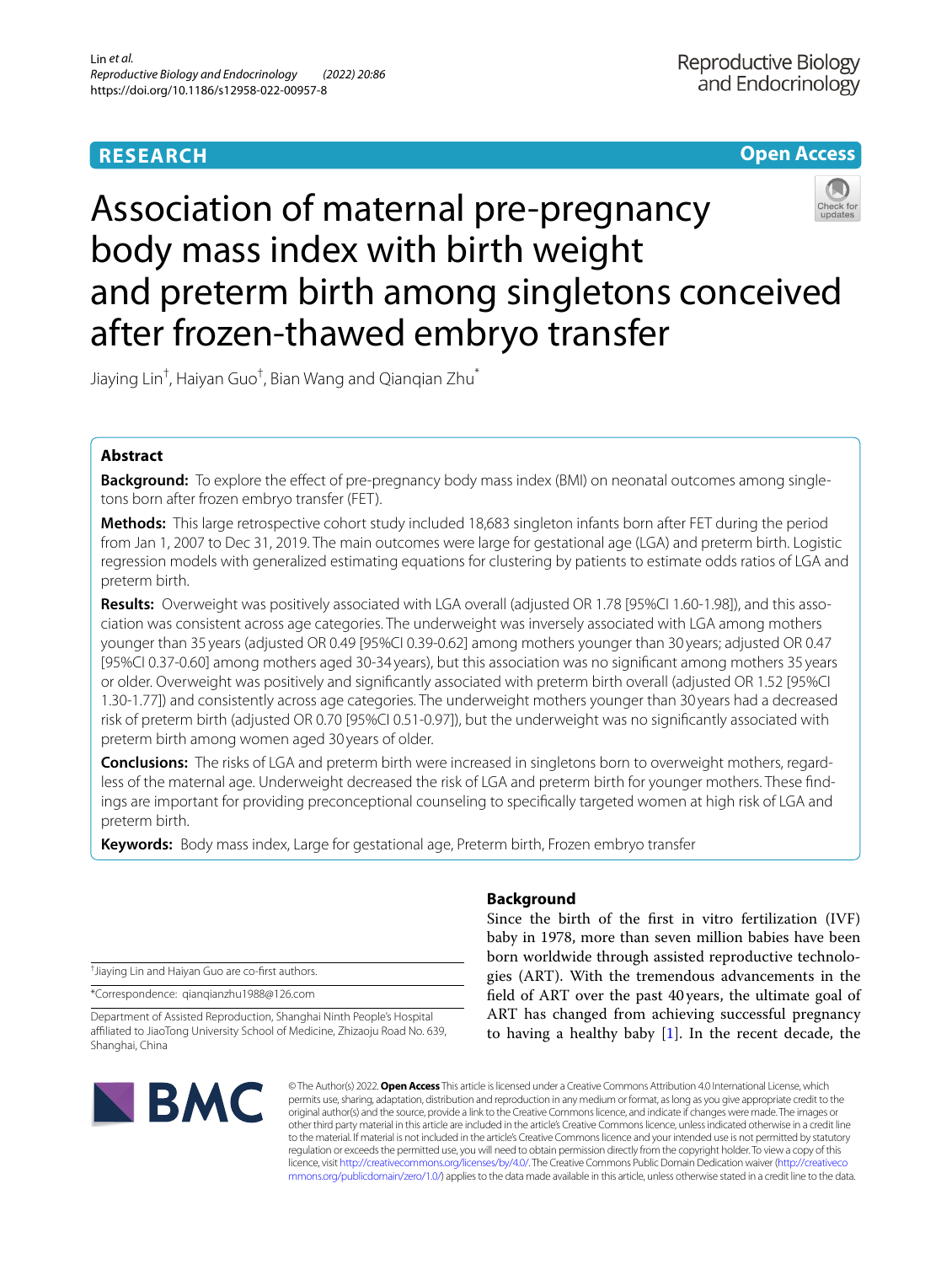improvement of embryo freezing technologies has significantly increased the number of frozen-thawed embryo transfer (FET) cycles. FET provided an optimized environment for the early developing embryo by transferring the thawed embryos in a natural cycle or an unstimulated artifcial cycle, which helps to increase the pregnancy and live birth rates while decreasing perinatal and maternal morbidity  $[2, 3]$  $[2, 3]$  $[2, 3]$  $[2, 3]$  $[2, 3]$ . The increasing use of FET around the world has enhanced the safety awareness of this procedure.

The gestation age and birth weight are two important indicators evaluating neonatal health. Excessive fetal growth can result in birth weight of large for gestational age (LGA, birth weight>90th percentile), which substantially increases the risk of short-term and long-term morbidities and mortality  $[4-7]$  $[4-7]$ . In the short term, LGA increases the difficulties in delivery, which can lead to hypoxic brain damage or even stillbirth [[4\]](#page-9-3). In the long term, LGA infants are predisposed to developing obesity and type 2 diabetes in adulthood [[5–](#page-9-5)[7\]](#page-9-4). Preterm birth is defned as the delivery before 37 completed gestational weeks by the world Health Organization (WHO). It has been a critical global public health problem because of its leading cause for neonatal and childhood mortality and morbidity, and its association with the increased risk of neurodevelopmental impairments and chronic disease in adulthood for surviving preterm infants [\[8](#page-9-6)]. So clarify the infuential factors of neonatal preterm birth and LGA, especially for singletons born after FET is important for public health to make substantive progress in decreasing the rates.

The extensive literature showed the increased risk of adverse neonatal outcomes in FET singletons comparing with singletons following spontaneous conception [[9–](#page-9-7)[11\]](#page-9-8). Many studies were performed to explore factors infuencing neonatal risks in FET singletons, and mainly concerned about the reproductive technology per se or parental subfertility [\[9](#page-9-7), [12](#page-9-9), [13\]](#page-9-10). However, few researches about health outcome risks in FET children has focused on the efect of life style factors, such as maternal BMI, which were preventable by optimizing BMI of prepregnant women after professional pre-conceptional counseling.

Pre-pregnancy body mass index (BMI) is a potentially modifable and preventable lifestyle-related factor related with neonatal outcomes [[14\]](#page-9-11). However, the existing studies about the association of pre-pregnancy BMI and neonatal outcomes mainly focused on the babies born by natural conception, and the results were controversial and inconclusive [[15\]](#page-9-12). Harsh et al. performed a systematic review and meta-analysis to explore the impact of maternal pre-pregnancy BMI on neonatal outcomes in the worldwide populations, and found overweight and obesity are related with the increased risk of LGA and underweight is related with the increased odds of SGA and preterm birth  $[16]$  $[16]$ . Rahman et al. conducted a systematic review and meta-analysis aiming to evaluate maternal BMI and risk of adverse perinatal outcomes in low- and middle-income countries, and also reported neonates of overweight and obese mothers did not have increased risk of preterm delivery and underweight mothers were at higher risk of SGA and preterm delivery [[17\]](#page-9-14). However, another systematic review and meta-analysis was carried out by Liu et al. to establish the association of maternal BMI with neonatal outcomes in Chinese women, and reported the contrary result that overweight and obese women had an increased odd of preterm [[18\]](#page-9-15). In addition, Liu et al. found infants of overweight or obese mothers were more likely to be LGA and prepregnancy underweight increased the risk of SGA. Very little research has been designed to explore the efect of pre-pregnancy BMI on neonatal outcomes among infants born after FET.

With the increasing use of FET worldwide, clinical study on the association of pre-pregnancy BMI and neonatal outcomes resulting from FET is very important to provide crucial advice to specifcally target women at high risk of adverse neonatal outcomes before ART or during pregnancy. The objective of the current study was to assess the efect of pre-pregnancy BMI on adverse neonatal outcomes including LGA and preterm birth among singletons born after FET. Previous studies have reported the association between pre-pregnancy BMI and neonatal outcomes would difer by maternal age. A population-based cohort study including 7,141,630 singletons reported a crossover efect of maternal age (a change from an inverse association to a positive association) for the association between pre-pregnancy obesity and preterm birth [[19\]](#page-9-16). Sever studies in teenage mothers reported the inverse association between pre-pregnancy obesity and preterm birth [[20,](#page-9-17) [21\]](#page-9-18). So, we explore the relationship between pre-pregnancy BMI and neonatal outcomes across diferent age groups.

#### **Materials and methods**

# **Study design and data sources**

All data used in this study were obtained from the ART database at the Department of Assisted Reproduction of the Shanghai Ninth People's Hospital, afliated with Jiao tong University, School of Medicine (a large hospital-based tertiary care reproductive center in Shanghai, China). Cycle-level information on patient characteristics, details of clinical treatment with ART procedure, and pregnancy outcomes and neonatal outcomes resulting from ART were recorded in this database, which was required by the Technical Standard for Human Assisted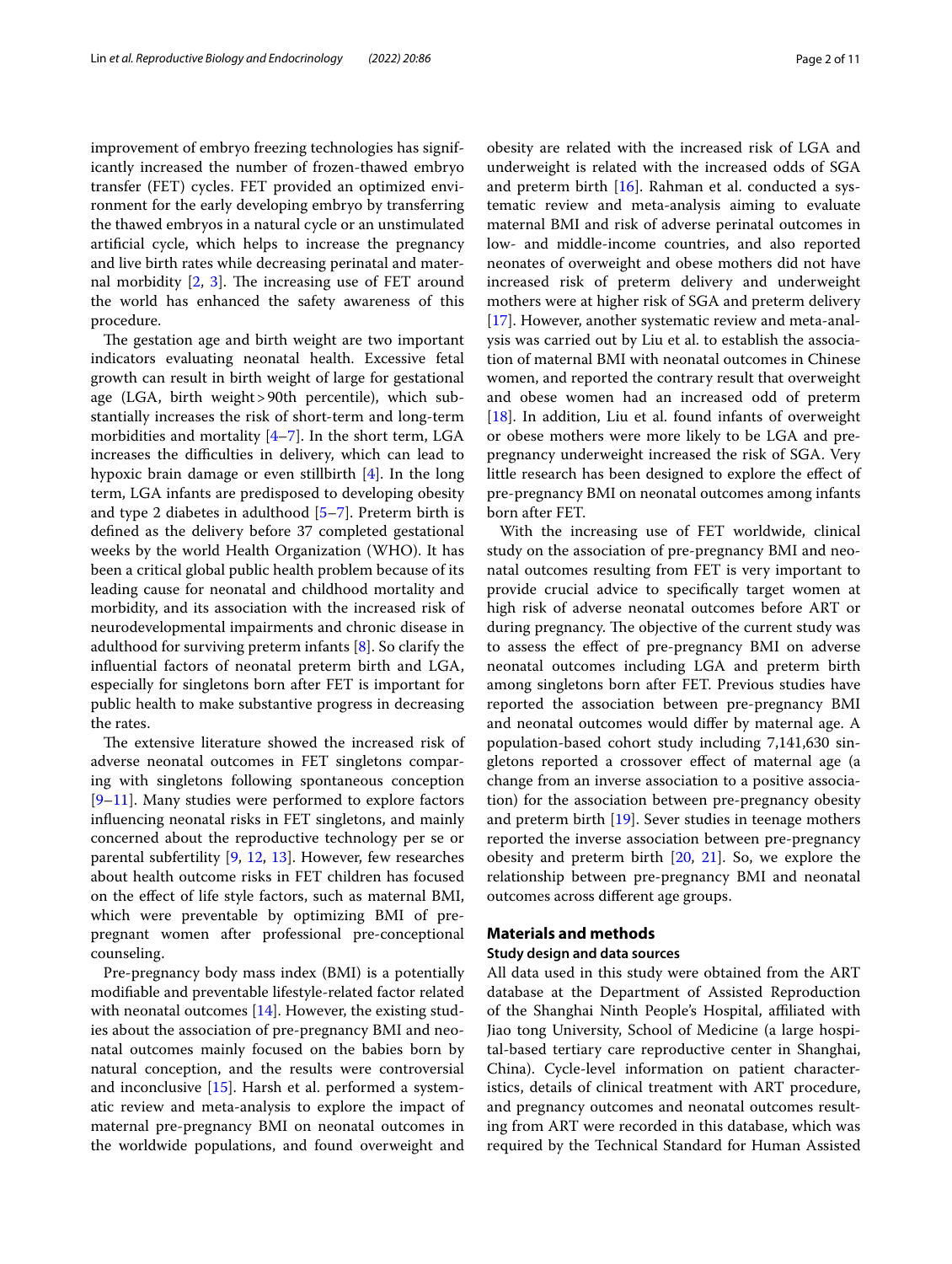Reproduction issued by the Chinese Ministry of Health (CMOH) [[22,](#page-9-19) [23](#page-9-20)]. Quality control methods were used to maintain a high-quality database. Trained medical staf carried out diagnosis verifcation, data checking and medical record review following standardized guidelines established by our center. Surveillance stafs randomly selected patients' medical histories and verifed data against the database. More than 60,000 frozenthawed embryo transfer (FET) cycles were performed in our reproduction center since the initiation of our vitrifcation technique. In this study, we included patients who had a live singleton infant after vitrifcation-thawed embryo transfer during the period from Jan 1, 2007 to Dec 31, 2019 and available data for pre-pregnancy BMI, age, and gestational age and birth weight at birth. We excluded women who delivered a singleton after two fetuses were seen in the frst trimester ultrasonographic examination. Patients with hypertension, diabetes, preeclampsia, or thyroid dysfunction were excluded, considering these diseases were strongly related with adverse neonatal outcomes. This study was approved by the Ethics Committee (Institutional Review Board) of the Shanghai Ninth People's Hospital. This study was exempt from informed consent due to the retrospective nature and using anonymous clinical data.

# **Procedures**

Pre-pregnancy BMI was calculated as weight in kilograms divided by the square of height in meters. The weight and height were measured when the patient was prepared for the ovulation induction therapy. The pre-pregnancy BMI was categorized into three groups according to the world Health Organization classifcation: underweight  $(BMI < 18.5 \,\text{kg/m}^2)$ , normal weight  $(18.5-24.9 \,\text{kg/m}^2)$ , and overweight  $(25.0-29.9 \text{ kg/m}^2)$ . In our population, the number of patients conforming to the WHO class I or higher obesity classes (BMI >  $30 \text{ kg/m}^2$ ) was small, so we did not analyze the data from these patients with a  $BMI > 30 \text{ kg/m}^2$ . The small number of obese women can be explained by the following reasons. The Asian population in general has a lower BMI than that observed for non-Asian populations [[24\]](#page-9-21). In the other hand, weight loss is often be advised to obese infertile women before initiating ART cycles according to the clinical international recommendations  $[25]$  $[25]$  $[25]$ . The group with normal weight was used as the reference for the comparisons. For FET cycles, gestational age was calculated by adding 17days for cleavage-stage embryo transfer and 19days for blastocyst transfer from the date of embryo transfer. Large for gestational age (LGA) was defned as birth weight above the 90th percentile for gestational age, and small for gestational age (SGA) was defned as birth weight below the 10th percentile for gestational age

according to the Chinese sex- and gestational age–specifc birth weight standards [\[26](#page-9-23)]. Appropriate for gestational age (AGA) is the measure between the 10th and 90th percentiles for gestational age. Preterm birth was defned as the delivery before 37 completed gestational weeks by the world Health Organization (WHO).

# **Statistical analysis**

The distributions of basic characteristics in different BMI groups were calculated. Next, the BMI groups were stratifed by maternal age, and the number and proportion of singleton births with SGA, AGA, LGA and preterm were examined in each group. Considering the repeated inclusion of 581 patients having two deliveries, thereafter, we used Logistic regression models with generalized estimating equations for clustering by patients to estimate unadjusted and adjusted odds ratios of LGA and preterm birth and corresponding 95% confdence intervals (CIs). Maternal age (<30years, 30-34years, 35-37years, and $\geq$  38 years), infertility type (primary infertility and secondary infertility), parity (no child, one child, and two or more children), infertility diagnosis (tubal factor, ovulation dysfunction, diminished ovarian reserve, endometriosis, uterine factor, male factor, and unexplained or other factors), type of ART procedure (IVF, ICSI, mixed IVF and ICSI), number of embryos transferred (1 and 2), embryo stage at transfer (day 3 and day 5/6), infant gender (boy and girl), and year of birth were covariates adjusting for in analyses. Because the number of SGA babies was small especially for maternal age no less than 38years and underweight or overweight which afected the accuracy of the result in multivariate analysis, so we did not present the result of SGA in the multivariate models in the tables. However, we have added the result bout the relationship between pre-pregnancy BMI and SGA in complementary material to avoid publication bias for future reviews and meta-analyses.

Stratifed analyses by maternal age were used to assess potential disparities in the association between pre-pregnancy BMI and LGA or preterm birth. We also did analyses to evaluate the joint association of pre-pregnancy BMI and maternal age with risk of adverse neonatal outcomes. Two-tailed *P* values <0.05 were considered signifcant. All statistical analyses were performed using the statistical package Stata, version 12 (StataCorp. Stata Statistical Software: Release 12. College Station, TX, USA).

# **Results**

A total of 18,683 live singletons born after FET were included in this study. Of these singletons, 2141 (11.46%) were delivered by mothers with underweight, 14,417 (77.17%) by mothers with normal weight, and  $2125$   $(11.37%)$  by mothers with overweight. The basic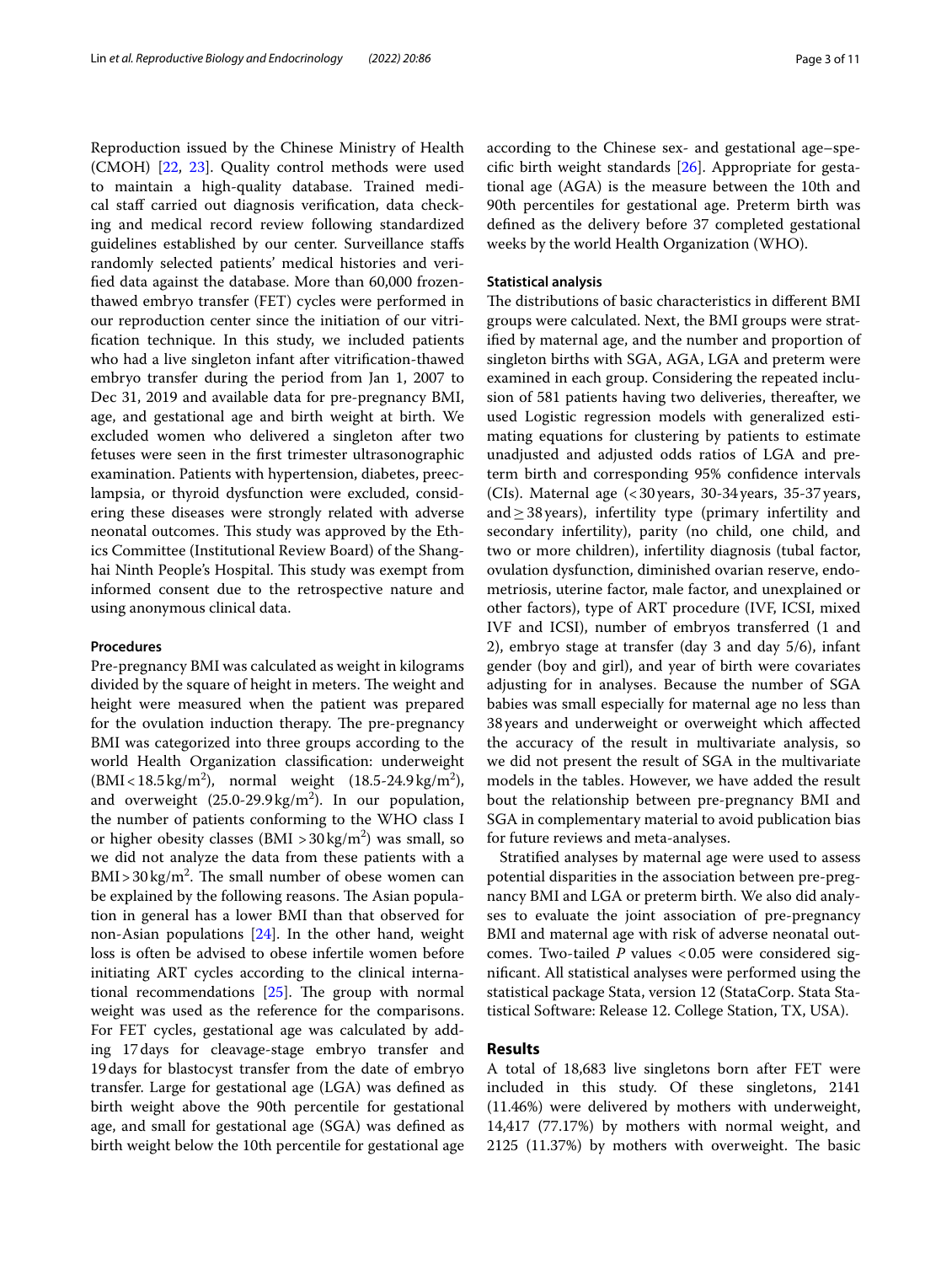characteristics across BMI groups are shown in Table [1](#page-3-0). More than 30% of patients were younger than 30 years and more than 40% of patients were aged between 30 and 34years in each BMI category. About half of patients were primary infertility and over 90% of patients had no child before ART across BMI groups. More than 70% of patients in each group were diagnosed as tubal factor infertility following by the male factor. IVF was the main

fertilization method and about 80% of FET cycles were performed with two embryos and transferred embryos at day5/6 in all three groups.

The proportion of singletons with SGA, AGA, LGA, and preterm birth across BMI categories stratifying by maternal age was presented in Table [2](#page-4-0). Of mothers with pre-pregnancy underweight, the proportion of SGA was 7.71% ( $n=165$ ); mothers with normal weight had

|                                    | Underweight, n (%)<br>$(BMI < 18.5 \text{ kg/m}^2)$ | Normal weight, n (%)<br>(BMI 18.5-24.9 kg/m <sup>2</sup> ) | Overweight, n (%)<br>(BMI 25.0-29.9 kg/m <sup>2</sup> ) |  |
|------------------------------------|-----------------------------------------------------|------------------------------------------------------------|---------------------------------------------------------|--|
| Overall                            | 2141                                                | 14,417                                                     | 2125                                                    |  |
| Maternal age (years)               |                                                     |                                                            |                                                         |  |
| $<$ 30                             | 887 (41.43) <sup>a</sup>                            | 4482 (31.09) <sup>b</sup>                                  | 664 (31.25) <sup>b</sup>                                |  |
| $30 - 34$                          | 876 (40.92)                                         | 6281 (43.57)                                               | 903 (42.49)                                             |  |
| $35 - 37$                          | 282 (13.17)                                         | 2234 (15.50)                                               | 347 (16.33)                                             |  |
| $\geq$ 38                          | 96 (4.48)                                           | 1420 (9.85)                                                | 211 (9.93)                                              |  |
| Infertility type                   |                                                     |                                                            |                                                         |  |
| Primary infertility                | 1246 (58.20) <sup>a</sup>                           | 7315 (50.74) <sup>b</sup>                                  | 1054 (49.60) <sup>b</sup>                               |  |
| Secondary infertility              | 895 (41.80)                                         | 7102 (49.26)                                               | 1071 (50.40)                                            |  |
| Parity                             |                                                     |                                                            |                                                         |  |
| No child                           | 2030 (94.82) <sup>a</sup>                           | 13,227 (91.75) <sup>b</sup>                                | 1921 (90.40) <sup>b</sup>                               |  |
| One child                          | 106 (4.95)                                          | 1115(7.73)                                                 | 187 (8.80)                                              |  |
| Two or more children               | 5(0.23)                                             | 75 (0.52)                                                  | 17 (0.80)                                               |  |
| Infertility diagnosis <sup>d</sup> |                                                     |                                                            |                                                         |  |
| Tubal factor                       | 1635 (76.37) <sup>a,b</sup>                         | 11,223 (77.85) <sup>a</sup>                                | 1587 (74.68) <sup>b</sup>                               |  |
| Ovulation dysfunction              | 128 $(5.98)^a$                                      | 1364 (9.46) <sup>b</sup>                                   | 465 (21.88) <sup>c</sup>                                |  |
| Diminished ovarian reserve         | 81 (3.78) <sup>a</sup>                              | 553 (3.84) <sup>a</sup>                                    | 47 (2.21) <sup>a</sup>                                  |  |
| Endometriosis                      | 278 (12.98) <sup>a</sup>                            | 1447 (10.04) <sup>b</sup>                                  | $134 (6.31)^c$                                          |  |
| Uterine factor                     | 288 (13.45) <sup>a</sup>                            | 2266 $(15.72)^a$                                           | 319 $(15.01)^a$                                         |  |
| Male factor                        | 1082 (50.54) <sup>a</sup>                           | 7260 (50.36) <sup>a</sup>                                  | 1085 (51.06) <sup>a</sup>                               |  |
| Unexplained or others factors      | 81 $(3.78)^a$                                       | 506 $(3.51)^a$                                             | 72 (3.39) <sup>a</sup>                                  |  |
| Type of ART procedure              |                                                     |                                                            |                                                         |  |
| <b>IVF</b>                         | 1346 (62.87) <sup>a</sup>                           | 8994 (62.38) <sup>a</sup>                                  | 1294 (60.89) <sup>a</sup>                               |  |
| CS                                 | 560 (26.16)                                         | 3917 (27.17)                                               | 567 (26.68)                                             |  |
| Mixed IVF and ICSI                 | 235 (10.98)                                         | 1506 (10.45)                                               | 264 (12.42)                                             |  |
| Number of embryos transferred      |                                                     |                                                            |                                                         |  |
| $\mathbf{1}$                       | 397 (18.54) <sup>a</sup>                            | 2631 $(18.25)^a$                                           | 432 (20.33) <sup>a</sup>                                |  |
| $\mathfrak{D}$                     | 1744 (81.46)                                        | 11,786 (81.75)                                             | 1693 (79.67)                                            |  |
| Embryo stage at transfer           |                                                     |                                                            |                                                         |  |
| Day 3                              | 1747 (81.60) <sup>a</sup>                           | 11,999 (83.23) <sup>a</sup>                                | 1829 (86.07) <sup>b</sup>                               |  |
| Day 5/6                            | 394 (18.40)                                         | 2418 (16.77)                                               | 296 (13.93)                                             |  |
| Year of birth                      |                                                     |                                                            |                                                         |  |
| 2007-2012                          | 341 (15.93) <sup>a</sup>                            | 1931 (13.39) <sup>b</sup>                                  | 235 (11.06) <sup>c</sup>                                |  |
| 2013-2015                          | 850 (39.70)                                         | 5602 (38.86)                                               | 753 (35.44)                                             |  |
| 2016-2019                          | 950 (44.37)                                         | 6884 (47.75)                                               | 1137 (53.51)                                            |  |

<span id="page-3-0"></span>**Table 1** Characteristics of the frozen-thawed embryo transfer cycles by maternal pre-pregnancy body mass index

*BMI* Body mass index body mass index (calculated as weight in kilograms divided by height in meters squared)

*ART* Assisted reproductive technology, *IVF* In-vitro fertilization, *ICSI* Intracytoplasmic sperm injection

a,b,c the contrast between groups, and there is no statistical significance for the same letters

<sup>d</sup> More than one diagnosis per patient was possible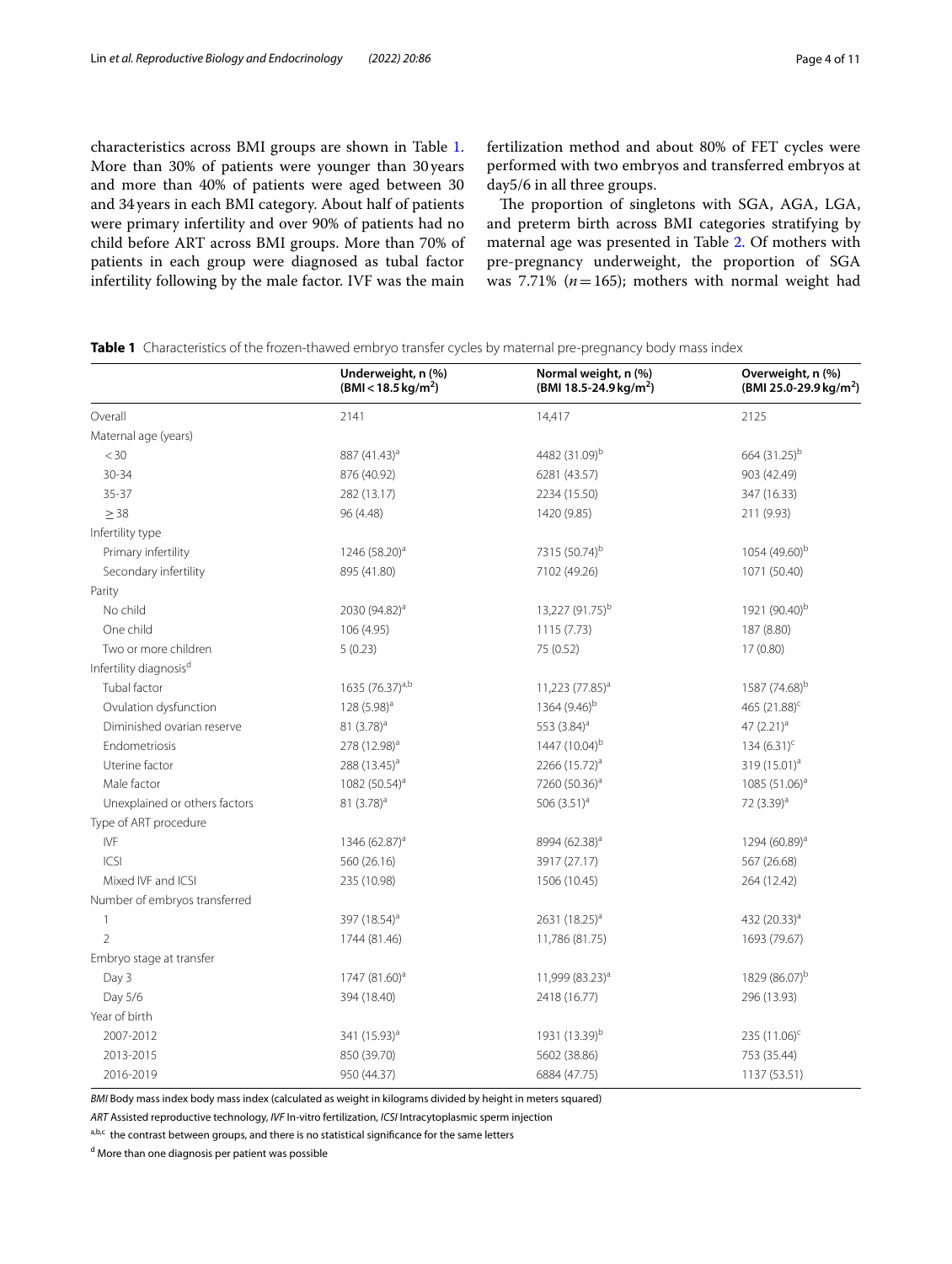|                  | Underweight, n (%)<br>$(BMI < 18.5$ kg/m <sup>2</sup> ) <sup>*</sup> | Normal weight, n (%)<br>(BMI 18.5-24.9 kg/m <sup>2</sup> ) | Overweight, n (%)<br>(BMI 25.0-29.9 kg/m <sup>2</sup> ) |
|------------------|----------------------------------------------------------------------|------------------------------------------------------------|---------------------------------------------------------|
| SGA              |                                                                      |                                                            |                                                         |
| Overall          | 165 (7.71)                                                           | 618 (4.29)                                                 | 90 (4.24)                                               |
| Age group, years |                                                                      |                                                            |                                                         |
| $<$ 30           | 62 (6.99)                                                            | 193 (4.31)                                                 | 27 (4.07)                                               |
| $30 - 34$        | 71(8.11)                                                             | 254 (4.04)                                                 | 42 (4.65)                                               |
| $35 - 37$        | 23 (8.16)                                                            | 109 (4.88)                                                 | 14(4.03)                                                |
| $\geq$ 38        | 9(9.38)                                                              | 62 (4.37)                                                  | 7(3.32)                                                 |
| AGA              |                                                                      |                                                            |                                                         |
| Overall          | 1760 (82.20)                                                         | 11,313 (78.47)                                             | 1475 (69.41)                                            |
| Age group, years |                                                                      |                                                            |                                                         |
| $<$ 30           | 736 (82.98)                                                          | 3470 (77.42)                                               | 473 (71.23)                                             |
| $30 - 34$        | 728 (83.11)                                                          | 4952 (78.84)                                               | 617 (68.33)                                             |
| $35 - 37$        | 219 (77.66)                                                          | 1756 (78.60)                                               | 238 (68.59)                                             |
| $\geq$ 38        | 77 (80.21)                                                           | 1135 (79.93)                                               | 147 (69.67)                                             |
| <b>LGA</b>       |                                                                      |                                                            |                                                         |
| Overall          | 216 (10.09)                                                          | 2486 (17.24)                                               | 560 (26.35)                                             |
| Age group, years |                                                                      |                                                            |                                                         |
| $<$ 30           | 89 (10.03)                                                           | 819 (18.27)                                                | 164 (24.70)                                             |
| 30-34            | 77 (8.79)                                                            | 1075 (17.12)                                               | 244 (27.02)                                             |
| 35-37            | 40 (14.18)                                                           | 369 (16.52)                                                | 95 (27.38)                                              |
| $\geq$ 38        | 10 (10.42)                                                           | 223 (15.70)                                                | 57 (27.01)                                              |
| Preterm          |                                                                      |                                                            |                                                         |
| Overall          | 121 (5.65)                                                           | 1064 (7.38)                                                | 231 (10.87)                                             |
| Age group, years |                                                                      |                                                            |                                                         |
| $<$ 30           | 47 (5.30)                                                            | 322 (7.18)                                                 | 66 (9.94)                                               |
| $30 - 34$        | 50 (5.71)                                                            | 441 (7.02)                                                 | 97 (10.74)                                              |
| $35 - 37$        | 19 (6.74)                                                            | 175 (7.83)                                                 | 40 (11.53)                                              |
| $\geq$ 38        | 5(5.21)                                                              | 126 (8.87)                                                 | 28 (13.27)                                              |
|                  |                                                                      |                                                            |                                                         |

<span id="page-4-0"></span>

*BMI* Body mass index (calculated as weight in kilograms divided by height in meters squared), *SGA* Small for gestational age (defned as birth weight below the 10th percentile for gestational age), *AGA* Appropriate for gestational age (the measure between the 10th and 90th percentiles for gestational age), *LGA* Large for gestational age (defned as birth weight above the 90th percentile for gestational age). Preterm birth was defned as delivery occurring before 37weeks of gestation

a similar proportion of SGA  $(4.29\%$   $[n=618])$  as mothers with overweight  $(4.24\%$  [ $n=90$ ]). For mothers with underweight, 10.09% (*n*=216) of singletons were LGA, whereas for mothers with normal weight, the percentage was 17.24% ( $n = 2486$ ); for mothers with overweight, the proportion of LGA infant was  $26.35\%$  ( $n = 560$ ). The proportion of preterm birth was  $5.65\%$  ( $n=121$ ),  $7.38\%$ (*n*=1064), and 10.87% (231) for mothers with underweight, normal weight, or overweight, respectively.

Using the normal weight as the reference, overweight was positively associated with LGA overall (adjusted OR 1.78 [95%CI 1.60-1.98]), and this association was consistent across age categories, whereas the underweight was inversely associated with the risk of LGA among the overall mothers (adjusted OR 0.53 [95%CI 0.46-0.62]) (Table [3,](#page-5-0) Supplementary Material [1,](#page-8-0) Fig. [2\)](#page-6-0). Statistically

signifcant interaction was found between maternal pre-pregnancy BMI and maternal age on ofspring LGA (p-interaction<0.001). Stratifcation by maternal age and using birth to normal weight mothers as the reference, the underweight was inversely associated with LGA among mothers younger than 35years (adjusted OR 0.49 [95%CI 0.39-0.62] among mothers younger than 30years; adjusted OR 0.47 [95%CI 0.37-0.60] among mothers aged 30-34years). To further assess the relationship between pre-pregnancy BMI and LGA, we evaluated the joint efects of maternal age with pre-pregnancy BMI on the risk of LGA (Supplementary Material [1,](#page-8-0) Fig. [1](#page-5-1), Table [4](#page-6-1)). Mothers younger than 35-37years had a lower risk of LGA than normal weight mothers aged 35-37years (adjusted OR 0.59 [95%CI 0.46-0.75] among underweight mothers aged younger than 30years; adjusted OR 0.50 [95%CI 0.39-0.65] among underweight mothers aged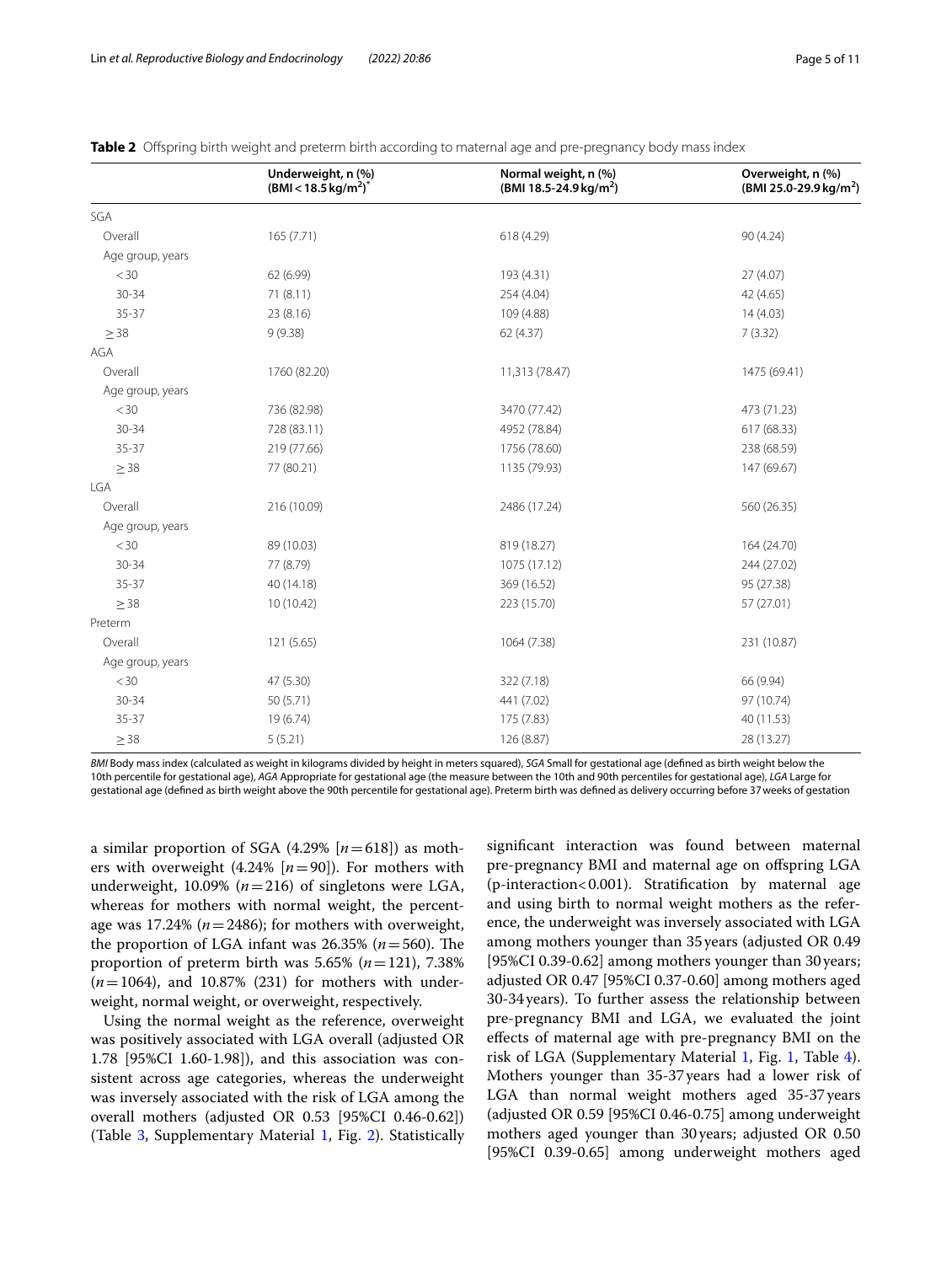<span id="page-5-0"></span>**Table 3** Adjusted odds ratios (95%CI) for the relationship of pre-pregnancy body mass index with LGA and preterm, by maternal age

|                               | <b>LGA</b>                                          |                                                                   |                                                  | Preterm                                             |                                                            |                                                  |
|-------------------------------|-----------------------------------------------------|-------------------------------------------------------------------|--------------------------------------------------|-----------------------------------------------------|------------------------------------------------------------|--------------------------------------------------|
|                               | <b>Underweight</b><br>$(BMI < 18.5 \text{ kg/m}^2)$ | <b>Normal</b><br>weight<br>(BMI 18.5-<br>24.9 kg/m <sup>2</sup> ) | Overweight<br>(BMI 25.0-29.9 kg/m <sup>2</sup> ) | <b>Underweight</b><br>$(BMI < 18.5 \text{ kg/m}^2)$ | Normal<br>weight<br>(BMI 18.5-<br>24.9 kg/m <sup>2</sup> ) | Overweight<br>(BMI 25.0-29.9 kg/m <sup>2</sup> ) |
| Overall <sup>a</sup>          | 0.53(0.46, 0.62)                                    | Ref                                                               | 1.78 (1.60,1.98)                                 | 0.76(0.63,0.93)                                     | Ref                                                        | 1.52(1.30, 1.77)                                 |
| Age group, years <sup>b</sup> |                                                     |                                                                   |                                                  |                                                     |                                                            |                                                  |
| < 30                          | 0.49(0.39,0.62)                                     | Ref                                                               | 1.56 (1.28,1.90)                                 | 0.70(0.51,0.97)                                     | Ref                                                        | 1.45 (1.08,1.93)                                 |
| $30 - 34$                     | 0.47(0.37,0.60)                                     | Ref                                                               | 1.83 (1.55,2.15)                                 | 0.79(0.59, 1.07)                                    | Ref                                                        | 1.56 (1.23,1.98)                                 |
| $35 - 37$                     | 0.84(0.59,1.20)                                     | Ref                                                               | 1.98 (1.52,2.57)                                 | 0.88(0.54, 1.43)                                    | Ref                                                        | 1.54(1.06, 2.24)                                 |
| $\geq$ 38                     | 0.62(0.32, 1.21)                                    | Ref                                                               | 2.01 (1.42,2.84)                                 | 0.58(0.23, 1.47)                                    | Ref                                                        | 1.48 (1.04,2.32)                                 |

*BMI* Body mass index (calculated as weight in kilograms divided by height in meters squared), *SGA* Small for gestational age (defned as birth weight below the 10th percentile for gestational age), *AGA* Appropriate for gestational age (the measure between the 10th and 90th percentiles for gestational age), *LGA* Large for gestational age (defned as birth weight above the 90th percentile for gestational age). Preterm birth was defned as delivery occurring before 37weeks of gestation. Ref: reference

<sup>a</sup> Maternal age, primary infertility, parity, type of ART procedure, number of embryos transferred, embryo stage at transfer, infertility diagnosis (tubal factor, ovulation dysfunction, diminished ovarian reserve, endometriosis, uterine factor, male factor, unexplained or others factors), offspring gender, year of birth were adjusted for in models

<sup>b</sup> Maternal age was not included in this mode

All models included generalized estimating equations to account for clustering by patient

<span id="page-5-1"></span>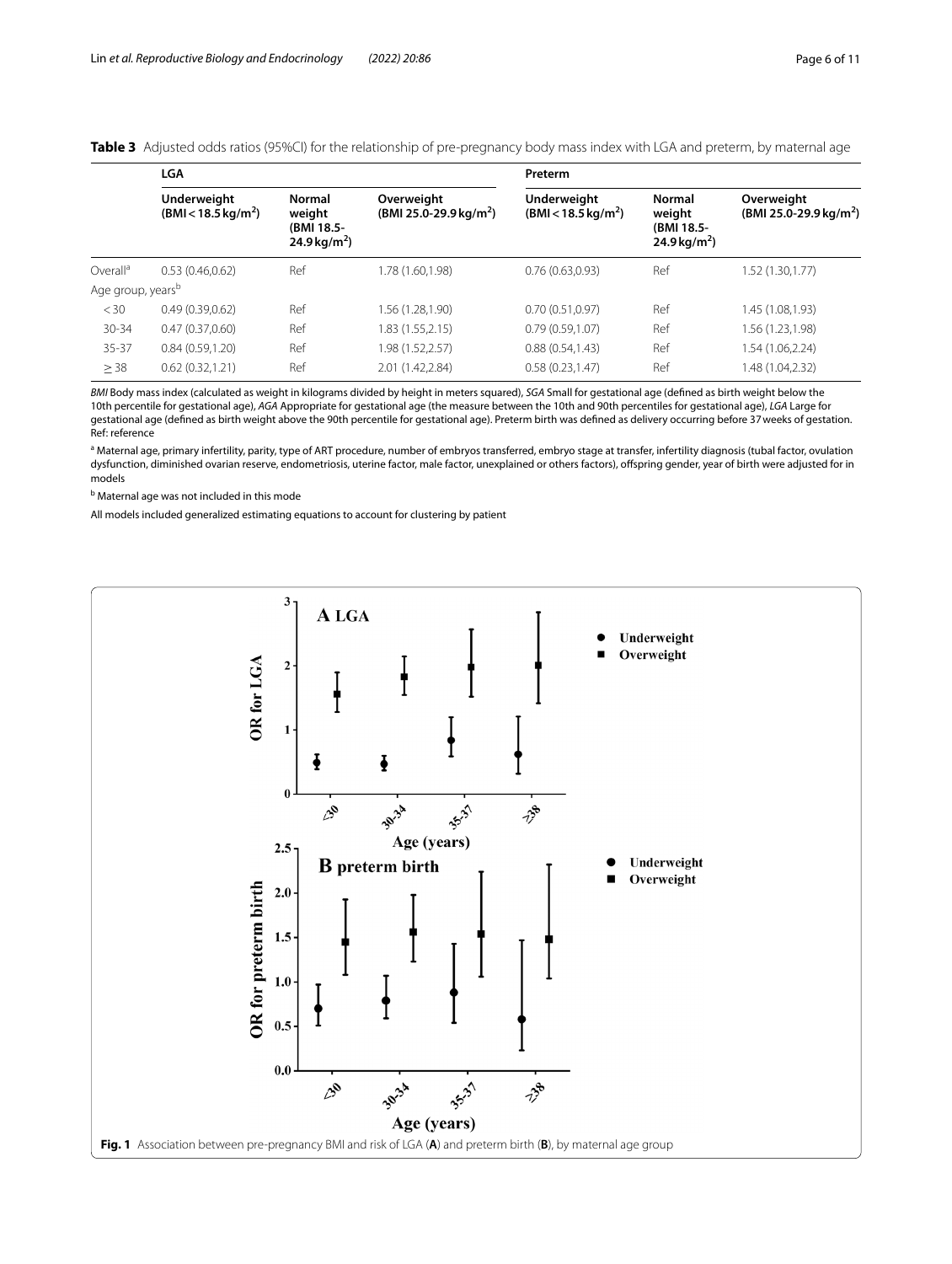<span id="page-6-1"></span>

|  |  |  |  |  | Table 4 Joint association of maternal age and pre-pregnancy body mass index with risk of LGA and preterm birth |
|--|--|--|--|--|----------------------------------------------------------------------------------------------------------------|
|--|--|--|--|--|----------------------------------------------------------------------------------------------------------------|

|                  | LGA                                          |                                                       |                                                      | <b>Preterm birth</b>                                |                                                       |                                                  |
|------------------|----------------------------------------------|-------------------------------------------------------|------------------------------------------------------|-----------------------------------------------------|-------------------------------------------------------|--------------------------------------------------|
|                  | Underweight<br>$(BMI < 18.5 \text{ kg/m}^2)$ | Normal weight<br>(BMI 18.5-24.9 kg/<br>m <sup>2</sup> | Overweight<br>(BMI 25.0-29.9 kg/<br>m <sup>2</sup> ) | <b>Underweight</b><br>$(BMI < 18.5 \text{ kg/m}^2)$ | Normal weight<br>(BMI 18.5-24.9 kg/<br>m <sup>2</sup> | Overweight<br>(BMI 25.0-29.9 kg/m <sup>2</sup> ) |
| Age group, years |                                              |                                                       |                                                      |                                                     |                                                       |                                                  |
| <30              | 0.59(0.46, 0.75)                             | 1.20 (1.05,1.38)                                      | 1.85 (1.49,2.29)                                     | 0.66(0.47,0.92)                                     | 0.92(0.76,1.12)                                       | 1.30 (0.96,1.76)                                 |
| $30 - 34$        | 0.50(0.39,0.65)                              | 1.08 (0.95,1.23)                                      | 2.00 (1.66,2.42)                                     | 0.71(0.51,0.99)                                     | 0.89(0.74,1.07)                                       | 1.43 (1.09,1.86)                                 |
| 35-37            | 0.85(0.60, 1.22)                             | 1.00(Ref)                                             | 1.95 (1.50,2.54)                                     | 0.86(0.53, 1.40)                                    | 1.00(Ref)                                             | 1.51(1.05, 2.18)                                 |
| >38              | 0.58(0.30, 1.13)                             | 0.92(0.77,1.11)                                       | .86 (1.34,2.58)                                      | 0.65(0.26, 1.61)                                    | 1.14(0.90, 1.45)                                      | 1.76(1.15, 2.71)                                 |

Women aged 35–37years who were a normal weight before pregnancy were the reference group

Primary infertility, parity, type of ART procedure, number of embryos transferred, embryo stage at transfer, infertility diagnosis (tubal factor, ovulation dysfunction, diminished ovarian reserve, endometriosis, uterine factor, male factor, unexplained or others factors), ofspring gender, year of birth were adjusted for in models *BMI* Body mass index (calculated as weight in kilograms divided by height in meters squared), *LGA* Large for gestational age (defned as birth weight above the 90th percentile for gestational age). Preterm birth was defned as delivery occurring before 37weeks of gestation

The model included generalized estimating equations to account for clustering by patient



<span id="page-6-0"></span>30-34years). For mothers who were overweight, the risk of LGA was signifcantly higher than normal weight mothers aged 35-37years in all maternal age strata.

In the overall study population, mothers with underweight had a signifcantly decreased risk of preterm birth compared with normal weight mothers (adjusted OR 0.76 [95%CI 0.63-0.93]), whereas overweight was positively and signifcantly associated with preterm birth

overall (adjusted OR 1.52 [95%CI 1.30-1.77]) and con-sistently across age categories (Table [3,](#page-5-0) Supplementary Material [1,](#page-8-0) Fig. [2\)](#page-6-0). Statistically signifcant interaction was found between maternal pre-pregnancy BMI and maternal age on offspring preterm birth (*p*-interaction<0.001). Stratifcation by maternal age and using birth to normal weight mothers as the reference, the underweight mothers younger than 30years had a decreased risk of preterm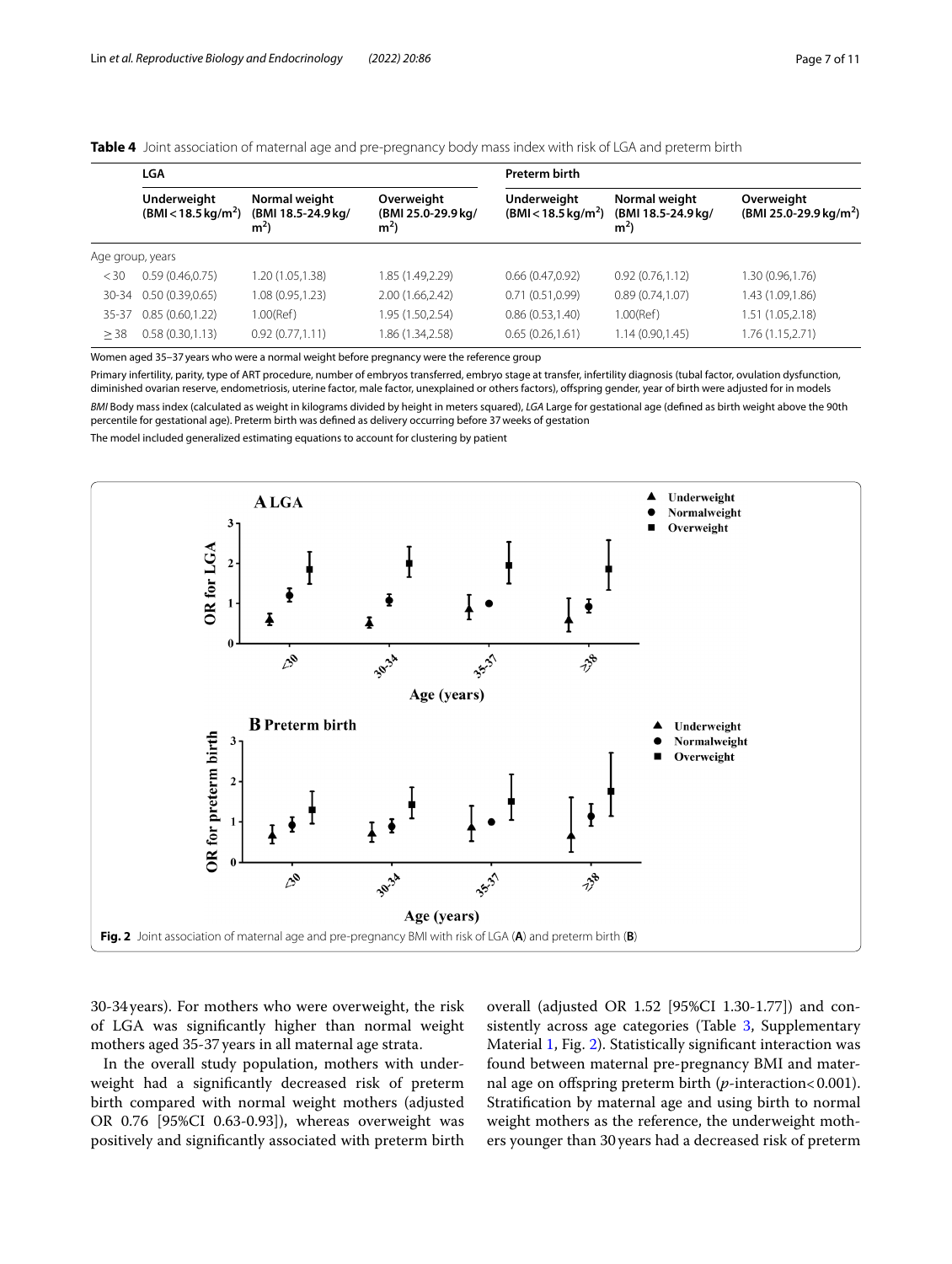birth (adjusted OR 0.70 [95%CI 0.51-0.97]). To further assess the relationship between pre-pregnancy BMI and preterm birth, we evaluated the joint efects of maternal age with pre-pregnancy BMI on the risk of preterm birth (Supplementary Material [1,](#page-8-0) Fig. [1,](#page-5-1) Table [4\)](#page-6-1). Compared with normal weight mothers aged 35-37years, the risk of preterm birth decreased among mothers younger than 35-37years (adjusted OR 0.66 [95%CI 0.47-0.92] among underweight mothers aged younger than 30years; adjusted OR 0.71 [95%CI 0.51-0.99] among underweight mothers aged 30-34years). For mothers who were overweight and older than 30years, the risk of preterm birth signifcantly increased compared with normal weight mothers aged 35-37years.

# **Discussion**

# **Principal fndings**

In this large observation study of more than eighteen thousand singletons born after frozen embryo transfer, we found that overweight women, irrespective of age, had signifcantly increased risk of LGA and preterm birth compared with normal weight women. Compared with normal weight women, a signifcantly decreased risk of LGA was found among underweight women younger than 35years, and a signifcantly lower risk of preterm birth was found among underweight women aged less than 30years. To our knowledge, this is the frst study to explore the relation of pre-pregnancy BMI with the LGA or preterm birth, stratifed by maternal age, among singletons born after FET.

## **Strengths of the study**

The primary strength of our study is that we focused on women conceived by FET. To our knowledge, this is the frst and the largest study to explore the joint association of maternal pre-pregnancy BMI and age with the risk of LGA and preterm birth among FET offspring. Results from this study could enrich existing research on evaluating the efect of pre-pregnancy BMI on neonatal outcomes. The dataset was obtained from the single center, which reduced the potential confounding effects of differences in ART technique and laboratory environment between centers.

# **Limitation of the data**

However, several limitations need to be considered in interpreting our fndings. First, although we had a large sample size, the number was small for subjects older than 38years with underweight when we stratifed by LGA or preterm birth. Second, we did not explore the association of obesity and preterm or LGA in this study owing to the small numbers of obese subjects. Third, as an observational study, we could not adjust for some potential confounders, such as endometrial preparation protocol, smoking status, a history of preterm delivery, nutrition conditions and educational status. Finally, patients with a  $\text{BMI} > 30 \,\text{kg/m}^2$  were not included in this study, which limited the generalizability to other populations with  $BMI > 30 \text{ kg/m}^2$ .

# **Interpretation**

The data from Global Burden of Disease Study showed the proportion of overweight has reached 38% globally for women aged 20 years or older [[27](#page-9-24)]. In China, the percentage of overweight increased from 16.8% in 1992 to 26.4% in 2010 in women aged 18-44years [\[28\]](#page-9-25). With the widespread epidemic of overweight, notably in developing countries, overweight have been recognized as a global public health issue [\[27](#page-9-24)]. Maternal pre-pregnancy overweight as a lifestyle-related factor already exceeded maternal smoking in its impact on neonatal health outcomes; many researches have been conducted to explore the relation of pre-pregnancy high BMI and neonatal birth weight [[29\]](#page-9-26). Although pre-pregnancy overweight was associated with increased of LGA in some studies, in others no signifcant association between overweight and LGA was found. In a meta-analysis including 60 studies with 1,392,799 women, Liu et al. reported a signifcantly higher risk of LGA (OR 1.45, 95% CI: 1.29-1.63) among overweight mothers than normal weight mothers. However, more than half of the included studies in this research were from Southeast Asia or Africa, which limited the generalizability of the results to other population [[14\]](#page-9-11). In another study of 2586 women in northern China, no signifcant association between overweight and LGA was found [[30](#page-9-27)]. Our study, which exclusively focused on women undergoing FET, further enriched the current existing literature by suggesting that overweight exert an unfavorable efect on LGA for overweight women who were pregnant by FET. Results from several studies in recent years possibly explained the underlying mechanisms of this association between overweight and LGA. The dysregulation of glucose, insulin, lipid and amino acid metabolism probably play a certain role in the infuence of maternal overweight and increased infant birth weight [[31](#page-9-28)]. A mendelian randomization study including 30,487 newborns provided genetic evidence of causal relationship between elevated maternal BMI and higher offspring birth weight  $[32]$ . The potentially pathological and adaptive response of placenta to maternal increased BMI, including ultrastructural changes, accumulation of maternal macrophages, and increased placental weight, vascular muscularity and expression of infammatory cytokines, may also help to explain the adverse neonatal health outcomes affected by overweight mothers [[33](#page-10-0)[–35](#page-10-1)].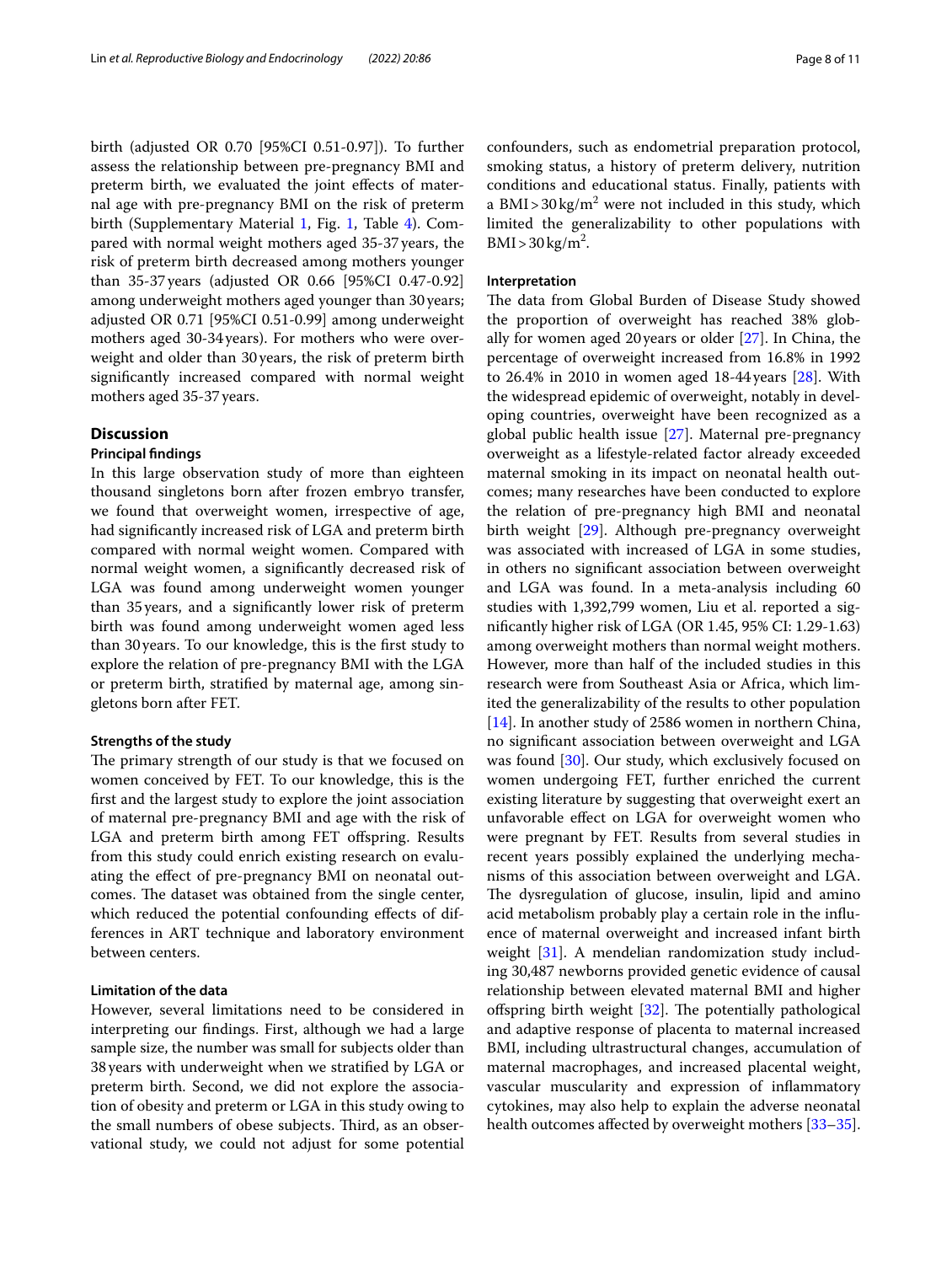Preterm birth is related with the high risk of neonatal mortality and morbidity [[36\]](#page-10-2). Survivors of preterm birth are at increased risk of neurodevelopmental problems and long-term disability, which bring heavy fnancial and emotional burden to individuals, their families and countries [\[37\]](#page-10-3). So elucidating factors infuencing preterm birth has important public health implication. Previous studies have been performed to explore the contribution of high pre-pregnancy BMI to preterm birth [\[15](#page-9-12), [38,](#page-10-4) [39\]](#page-10-5). For example, McDonald et al. conducted a comprehensive systematic review of the studies published between 1950 and 2009 using a meta-analysis of 1,095,834 women from 84 studies from both developed countries and developing countries, and found that overweight women were signifcantly more like to have an infant of preterm birth [[15\]](#page-9-12). However, to our knowledge, all previous studies did not specify whether the women were natural conception or assisted conception. Our study including 16,863 singletons born by FET found the risk of preterm birth was signifcantly increased in pre-pregnancy overweight women. This result suggested that the adverse effect of high pre-pregnancy BMI on neonatal preterm delivery was not overcome by FET. The underlying mechanism causing preterm birth may be explained by infammation to some extent. Infammation was proposed as an important risk factor of preterm delivery, and the infammatory proteins (cytokines) including tumor necrosis factor (TNF) α, interleukin 6, and interleukin 1β increased in preterm birth [[40\]](#page-10-6). High Maternal BMI could increase adipokines from adipose tissue and enhance systemic secretion of proinfammatory cytokines, which lead to the upregulation of the infammatory pathway [\[41](#page-10-7), [42](#page-10-8)]. Other mechanisms that may contribute to preterm birth in high BMI women include oxidative stress, insulin resistance, endothelial dysfunction, and lip toxicity [\[42](#page-10-8), [43\]](#page-10-9).

Although both developed and developing countries face a growing burden of overweight and obesity, underweight also remains a signifcant health public concern among women of childbearing age. By contrasting with previous studies fnding that pre-pregnancy underweight was not related with LGA, our results suggest the pre-pregnancy underweight was a protective factor against LGA in women younger than  $35$  years  $[14]$  $[14]$ . However, the above association changes from positive to neutral for women aged 35 years or older. The exact underlying mechanisms that causing the relationship between underweight and LGA difer by age were poorly understood.

Existing evidences on whether lower maternal BMI infuences the risk of preterm birth is debated. Han et al. performed a systematic and comprehensive summary of all studies between 1950 and 2009 including 78 studies and 1,025,794 women in developing and developed countries to elucidate the direction and magnitude of the relation between maternal underweight and preterm birth in singleton pregnancies  $[44]$  $[44]$ . The results from this study presented the positive association between preterm birth and underweight in developed countries (RR 1.22, 955CI 1.15-1.30), but no signifcant association was found in developing countries (RR 0.99, 955CI 0.67-1.45). For the study focused on specifc population, Scholl and colleagues showed the underweight did not signifcantly afect the preterm birth in pregnant American adolescents [\[45\]](#page-10-11). Our study found an inverse association between underweight and preterm birth in women aged less than 30years, but this association was insignifcant in women 30 years or older. The genetic variation or difference in nutritional status may contribute to these disparities; however, further research is needed to verify these fndings and to elucidate the underlying mechanisms.

#### **Conclusions**

In this, the frst and largest study evaluating the efects of pre-pregnancy BMI and maternal age on risks of LGA and preterm birth for singletons born after FET to our knowledge, to date, we observed an increased risk of LGA and preterm birth in singletons born to overweight mothers, regardless of the maternal age. Underweight decreased the risk of LGA and preterm birth for younger mothers. These findings are important for clinicians who provide pre-conceptional counseling to specifcally targeted women at high risk of LGA and preterm birth. Overweight women should be informed of the perinatal risks and take some measures including dietary adjustment, physical exercise, and behavioral intervention, to optimize their BMI before fertility treatment.

#### **Supplementary Information**

The online version contains supplementary material available at [https://doi.](https://doi.org/10.1186/s12958-022-00957-8) [org/10.1186/s12958-022-00957-8](https://doi.org/10.1186/s12958-022-00957-8).

<span id="page-8-0"></span>**Additional fle 1: Supplementary table 1.** Odds ratios (95%CI) for the relationship of pre-pregnancy body mass index with SGA, by maternal age.

**Additional fle 2: Supplementary table 2.** Joint association of maternal age and pre-pregnancy body mass index with risk of SGA

#### **Acknowledgments**

The authors wish to express their thanks to all clinicians and clinical embryologists in the Department of Assisted Reproduction.

#### **Authors' contributions**

QQZ designed the study. QQZ and JYL drafted the manuscript. JYL, BW and HYG conducted the data acquisition and statistical analysis. QQZ revised the manuscript. All authors read and approved the fnal manuscript. JYL and HYG contributed equally to this work.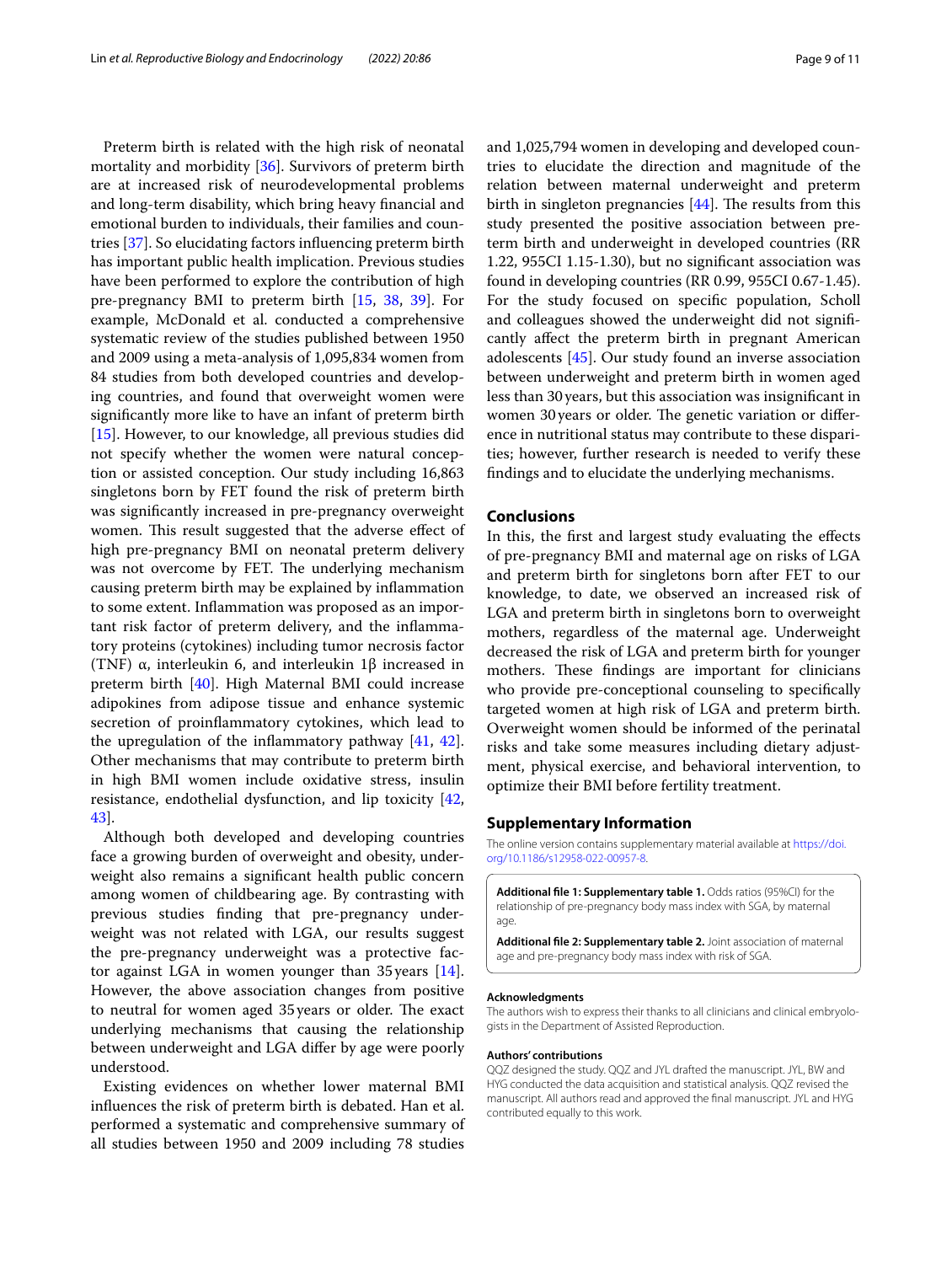### **Funding**

This study was funded by the National Natural Science Foundation of China (grant nos. 81903324, 81771533, 81871163) and Clinical Research Program of 9th People's Hospital afliated to Shanghai JiaoTong university School of Medicine (JYLJ202118). The funders had no role in the design and conduct of the study; collection, management, analysis, and interpretation of the data; preparation, review, or approval of the manuscript; and decision to submit the manuscript for publication.

#### **Availability of data and materials**

The datasets used and/or analyzed during the current study are available from the corresponding author on reasonable request.

## **Declarations**

#### **Ethics approval and consent to participate**

Our study was approved by the Ethics Committee (Institutional Review Board) of Shanghai Ninth People's Hospital afliated to Jiao Tong University School of Medicine. All patients admitted at our center had consented to the anonymous use of their medical data for scientifc research, and publication, and informed consents were previously signed at the beginning of their treatments. Because the study was designed to retrospectively analyze the data of patients who had fnished their treatments, further consent was not necessary.

#### **Consent for publication**

Not applicable.

#### **Competing interests**

The authors declare that they have no competing interests.

Received: 4 March 2022 Accepted: 15 May 2022 Published online: 10 June 2022

#### **References**

- <span id="page-9-0"></span>1. Niederberger C, Pellicer A, Cohen J, Gardner DK, Palermo GD, O'Neill CL, et al. Forty years of IVF. Fertil Steril. 2018;110(2):185–324.
- <span id="page-9-1"></span>2. Chen ZJ, Shi Y, Sun Y, Zhang B, Liang X, Cao Y, et al. Fresh versus frozen embryos for infertility in the polycystic ovary syndrome. N Engl J Med. 2016;375(6):523–33.
- <span id="page-9-2"></span>3. Evans J, Hannan NJ, Edgell TA, Vollenhoven BJ, Lutjen PJ, Osianlis T, et al. Fresh versus frozen embryo transfer: backing clinical decisions with scientifc and clinical evidence. Hum Reprod Update. 2014;20(6):808–21.
- <span id="page-9-3"></span>4. Carter EB, Stockburger J, Tuuli MG, Macones GA, Odibo AO, Trudell AS. Large-for-gestational age and stillbirth: is there a role for antenatal testing? Ultrasound Obstet Gynecol. 2019;54(3):334–7.
- <span id="page-9-5"></span>5. Ogonowski J, Miazgowski T, Engel K, Celewicz Z. Birth weight predicts the risk of gestational diabetes mellitus and pregravid obesity. Nutrition. 2014;30(1):39–43.
- 6. Zhao Y, Wang SF, Mu M, Sheng J. Birth weight and overweight/obesity in adults: a meta-analysis. Eur J Pediatr. 2012;171(12):1737–46.
- <span id="page-9-4"></span>7. Geserick M, Vogel M, Gausche R, Lipek T, Spielau U, Keller E, et al. Acceleration of BMI in early childhood and risk of sustained obesity. N Engl J Med. 2018;379(14):1303–12.
- <span id="page-9-6"></span>8. Liu L, Johnson HL, Cousens S, Perin J, Scott S, Lawn JE, et al. Global, regional, and national causes of child mortality: an updated systematic analysis for 2010 with time trends since 2000. LANCET. 2012;379(9832):2151–61.
- <span id="page-9-7"></span>9. Berntsen S, Soderstrom-Anttila V, Wennerholm UB, Laivuori H, Loft A, Oldereid NB, et al. The health of children conceived by ART: 'the chicken or the egg?'. Hum Reprod Update. 2019;25(2):137–58.
- 10. Pinborg A, Loft A, Aaris HA, Rasmussen S, Andersen AN. Infant outcome of 957 singletons born after frozen embryo replacement: the Danish National Cohort Study 1995-2006. Fertil Steril. 2010;94(4):1320–7.
- <span id="page-9-8"></span>11. Sazonova A, Kallen K, Thurin-Kjellberg A, Wennerholm UB, Bergh C. Obstetric outcome in singletons after in vitro fertilization with cryopreserved/thawed embryos. Hum Reprod. 2012;27(5):1343–50.
- <span id="page-9-9"></span>12. Draper ES, Kurinczuk JJ, Abrams KR, Clarke M. Assessment of separate contributions to perinatal mortality of infertility history and treatment: a case-control analysis. Lancet. 1999;353(9166):1746–9.
- <span id="page-9-10"></span>13. Pinborg A, Wennerholm UB, Romundstad LB, Loft A, Aittomaki K, Soderstrom-Anttila V, et al. Why do singletons conceived after assisted reproduction technology have adverse perinatal outcome? Systematic review and meta-analysis. Hum Reprod Update. 2013;19(2):87–104.
- <span id="page-9-11"></span>14. Liu P, Xu L, Wang Y, Zhang Y, Du Y, Sun Y, et al. Association between perinatal outcomes and maternal pre-pregnancy body mass index. Obes Rev. 2016;17(11):1091–102.
- <span id="page-9-12"></span>15. McDonald SD, Han Z, Mulla S, Beyene J, Knowledge SG. Overweight and obesity in mothers and risk of preterm birth and low birth weight infants: systematic review and meta-analyses. BMJ (Clinical research ed). 2010;341:c3428.
- <span id="page-9-13"></span>16. Vats H, Saxena R, Sachdeva MP, Walia GK, Gupta V. Impact of maternal pre-pregnancy body mass index on maternal, fetal and neonatal adverse outcomes in the worldwide populations: a systematic review and meta-analysis. Obes Res Clin Pract. 2021;15(6):536–45.
- <span id="page-9-14"></span>17. Rahman MM, Abe SK, Kanda M, Narita S, Rahman MS, Bilano V, et al. Maternal body mass index and risk of birth and maternal health outcomes in low- and middle-income countries: a systematic review and meta-analysis. Obes Rev. 2015;16(9):758–70.
- <span id="page-9-15"></span>18. Liu L, Ma Y, Wang N, Lin W, Liu Y, Wen D. Maternal body mass index and risk of neonatal adverse outcomes in China: a systematic review and meta-analysis. BMC Pregnancy Childbirth. 2019;19(1):105.
- <span id="page-9-16"></span>19. Liu B, Xu G, Sun Y, Du Y, Gao R, Snetselaar LG, et al. Association between maternal pre-pregnancy obesity and preterm birth according to maternal age and race or ethnicity: a population-based study. Lancet Diabetes Endocrinol. 2019;7(9):707–14.
- <span id="page-9-17"></span>20. Salihu HM, Luke S, Alio AP, Deutsch A, Marty PJ. The impact of obesity on spontaneous and medically indicated preterm birth among adolescent mothers. Arch Gynecol Obstet. 2010;282(2):127–34.
- <span id="page-9-18"></span>21. Baker AM, Haeri S. Estimating risk factors for spontaneous preterm delivery in teen pregnancies. Arch Gynecol Obstet. 2014;289(6):1203–6.
- <span id="page-9-19"></span>22. Zhu Q, Chen Q, Wang L, Lu X, Lyu Q, Wang Y, et al. Live birth rates in the frst complete IVF cycle among 20 687 women using a freeze-all strategy. Hum Reprod. 2018;33(5):924–9.
- <span id="page-9-20"></span>23. Zhu Q, Zhu J, Wang Y, Wang B, Wang N, Yin M, et al. Live birth rate and neonatal outcome following cleavage-stage embryo transfer versus blastocyst transfer using the freeze-all strategy. Reprod BioMed Online. 2019;38(6):892–900.
- <span id="page-9-21"></span>24. Barba C, Cavalli-Sforza T, Cutter J, Darnton-Hill I, Deurenberg P, Deurenberg-Yap M, et al. Appropriate body-mass index for Asian populations and its implications for policy and intervention strategies. Lancet. 2004;363(9403):157–63.
- <span id="page-9-22"></span>25. Sermondade N, Huberlant S, Bourhis-Lefebvre V, Arbo E, Gallot V, Colombani M, et al. Female obesity is negatively associated with live birth rate following IVF: a systematic review and meta-analysis. Hum Reprod Update. 2019;25(4):439–51.
- <span id="page-9-23"></span>26. Dai L, Deng C, Li Y, Zhu J, Mu Y, Deng Y, et al. Birth weight reference percentiles for Chinese. PLoS One. 2014;9(8):e104779.
- <span id="page-9-24"></span>27. Ng M, Fleming T, Robinson M, Thomson B, Graetz N, Margono C, et al. Global, regional, and national prevalence of overweight and obesity in children and adults during 1980-2013: a systematic analysis for the global burden of disease study 2013. Lancet. 2014;384(9945):766–81.
- <span id="page-9-25"></span>28. Li XY, Jiang Y, Hu N, Li YC, Zhang M, Huang ZJ, et al. Prevalence and characteristic of overweight and obesity among adults in China, 2010. Zhonghua Yu Fang Yi Xue Za Zhi. 2012;46(8):683–6.
- <span id="page-9-26"></span>29. Djelantik AA, Kunst AE, van der Wal MF, Smit HA, Vrijkotte TG. Contribution of overweight and obesity to the occurrence of adverse pregnancy outcomes in a multi-ethnic cohort: population attributive fractions for Amsterdam. BJOG. 2012;119(3):283–90.
- <span id="page-9-27"></span>30. Chen Z, Du J, Shao L, Zheng L, Wu M, Ai M, et al. Prepregnancy body mass index, gestational weight gain, and pregnancy outcomes in China. Int J Gynaecol Obstet. 2010;109(1):41–4.
- <span id="page-9-28"></span>31. Lawlor DA, Relton C, Sattar N, Nelson SM. Maternal adiposity--a determinant of perinatal and ofspring outcomes? Nat Rev Endocrinol. 2012;8(11):679–88.
- <span id="page-9-29"></span>32. Tyrrell J, Richmond RC, Palmer TM, Feenstra B, Rangarajan J, Metrustry S, et al. Genetic evidence for causal relationships between maternal obesity-related traits and birth weight. JAMA. 2016;315(11):1129–40.